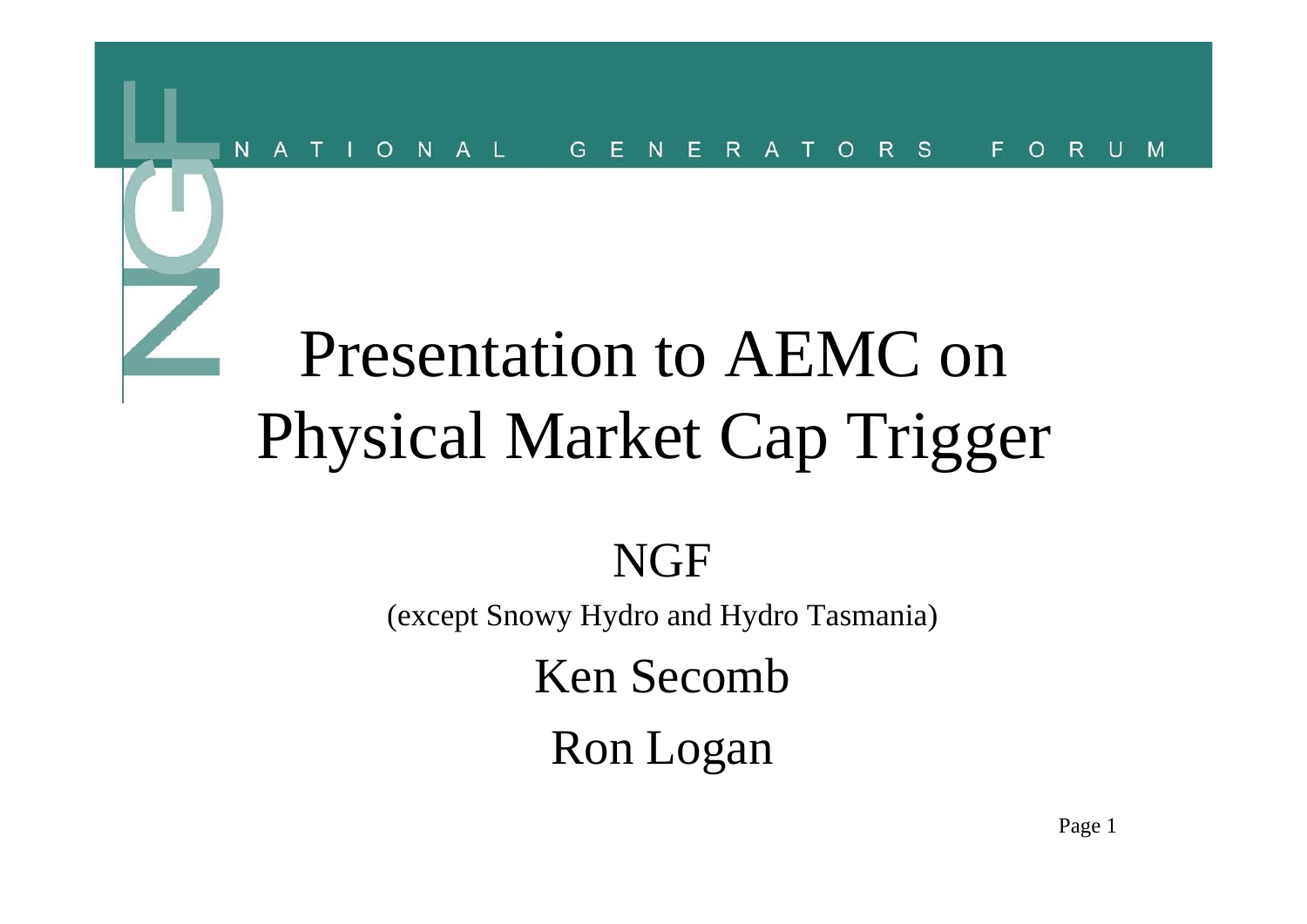### Market Price Limit

- • The Market Price Limit is subject to tension between competing objectives –
	- It should be high enough to allow the price signals necessary to maintaining supply reliability, but
	- A high limit results in high risks to participants, adding to participant costs, and hence ultimately to consumer costs
- $\bullet$ The Reliability Panel is faced with this tension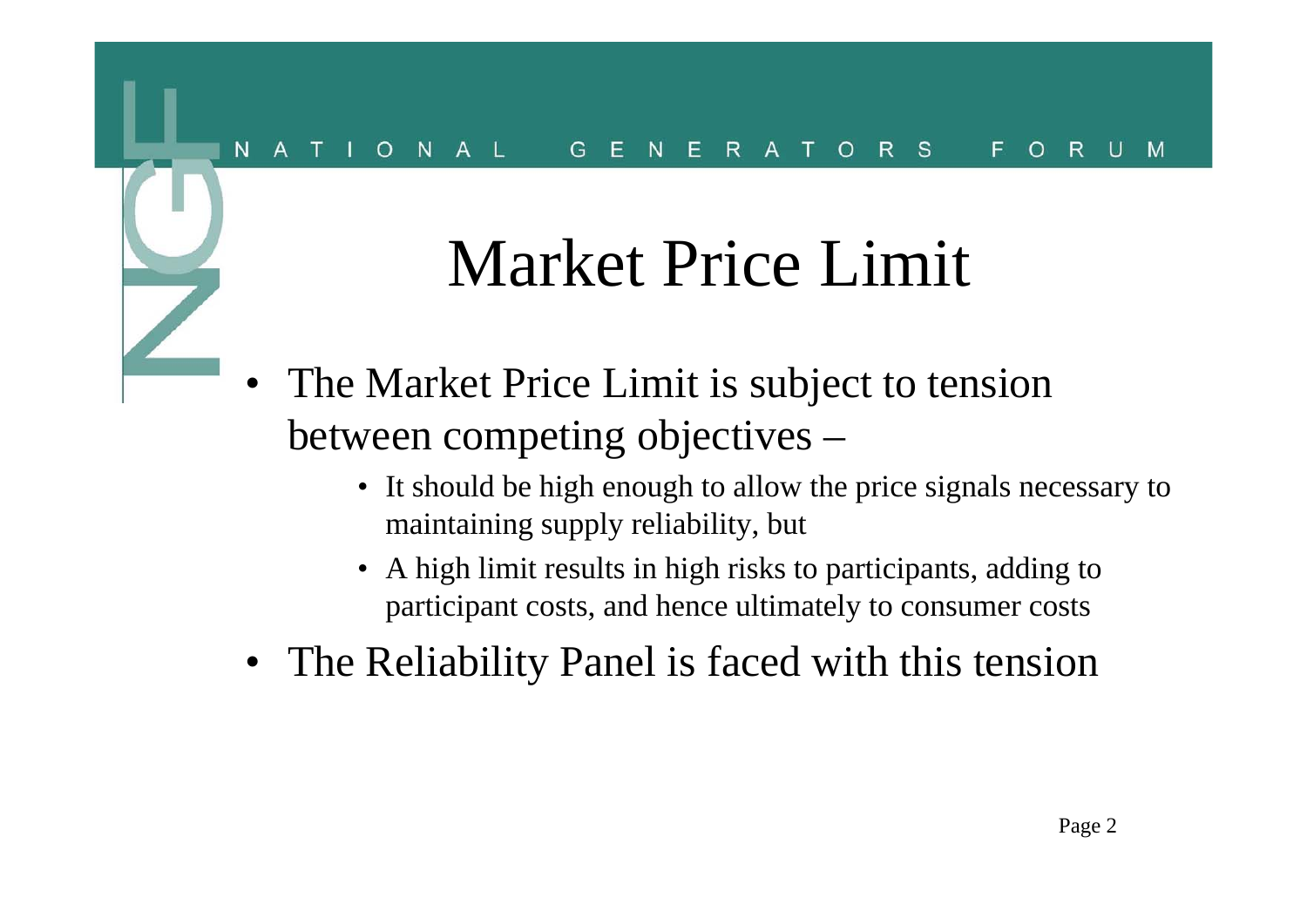#### $A \perp$  $E$  R  $R$  S F.  $N$ G  $\Omega$  $\Omega$

#### Temporary lower price caps

- • The current market design already recognises the value of a lower price cap when the reliability issue is not at stake –
	- A lower price cap (the APC) is applied when the cumulative reliability signal during a high price event reaches a defined trigger value
- This NGF proposal applies the same lower price cap, in this case under conditions when high prices are likely to occur, but would not contribute to investment for future reliability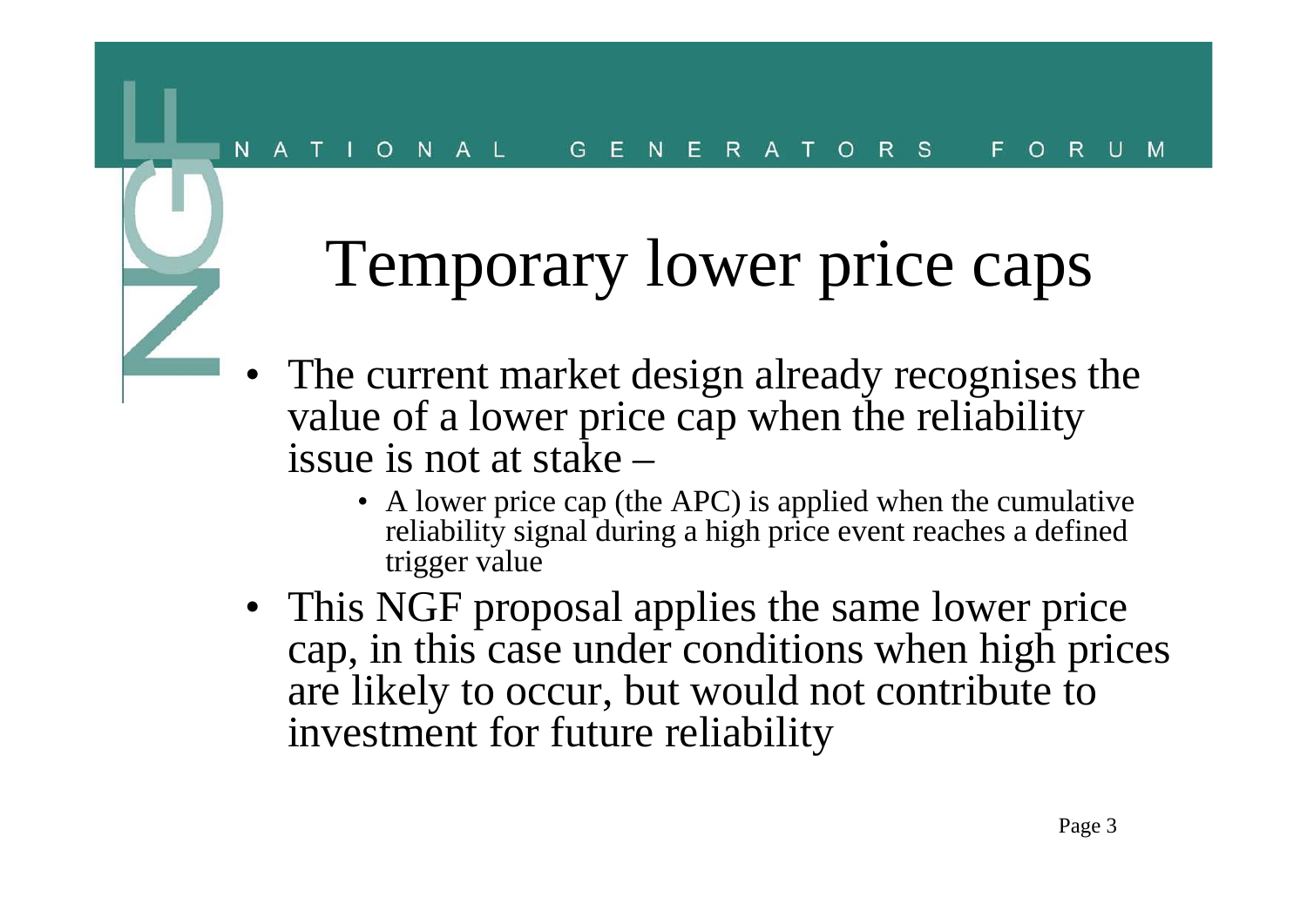### NECA consideration

- • NECA considered that some market risks should be mitigated and focussed on two risk mitigation measures –
	- Measures based on defined Force Majeure events (but they found it difficult to define these comprehensively), OR
	- Measures based on the market price outcome (which became the Cumulative Price Threshold/ Administered Price Cap provision, now in the Rules)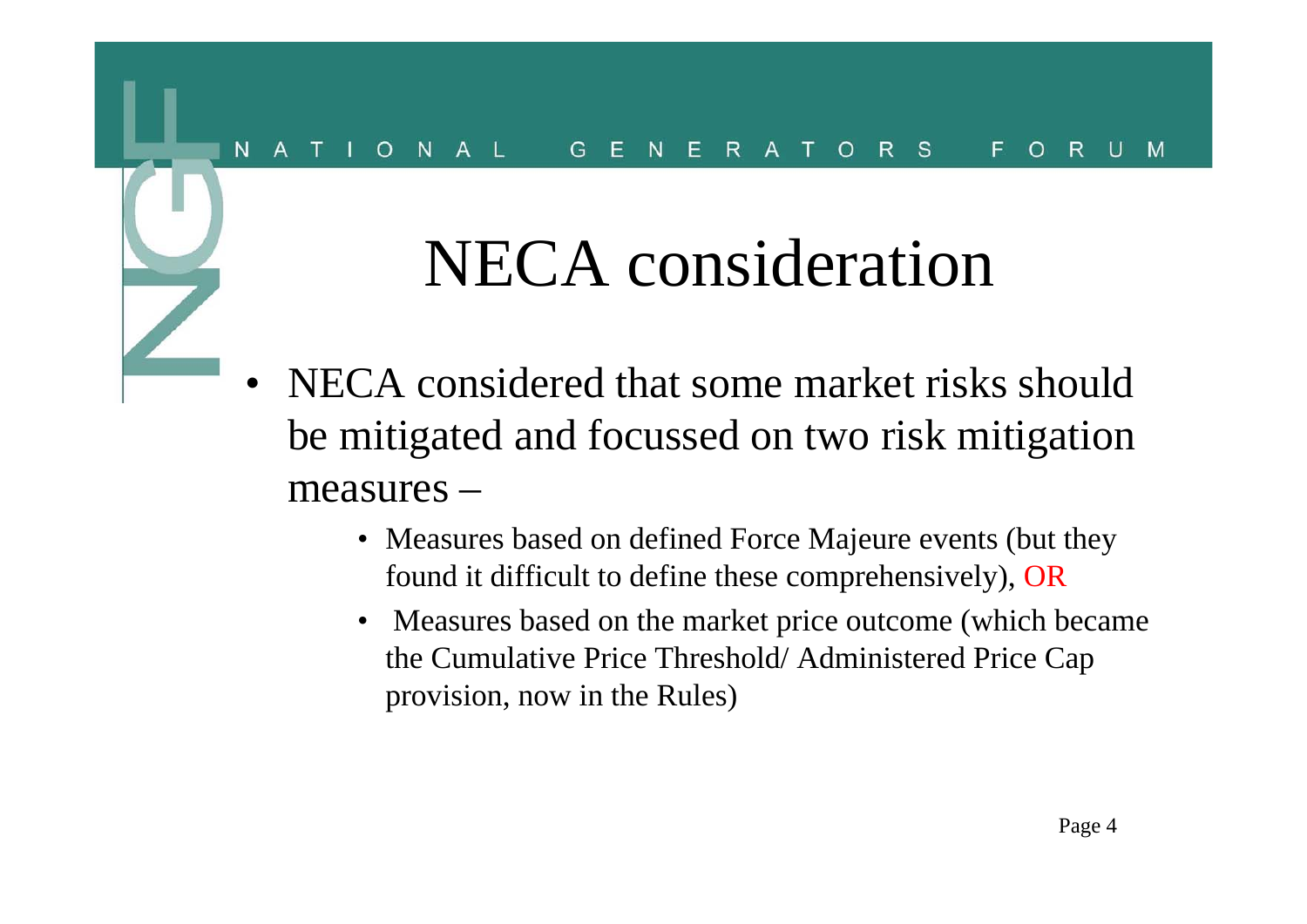#### $\mathbf{s}$

# This proposal

- The NGF proposes that the "OR" should be "AND",
- I.E. retain the existing mechanism, and supplement it with an event-based trigger
- The definition of events is much less critical if it is not the <u>only</u> risk-mitigation process; CPT/APC remains as a "backstop"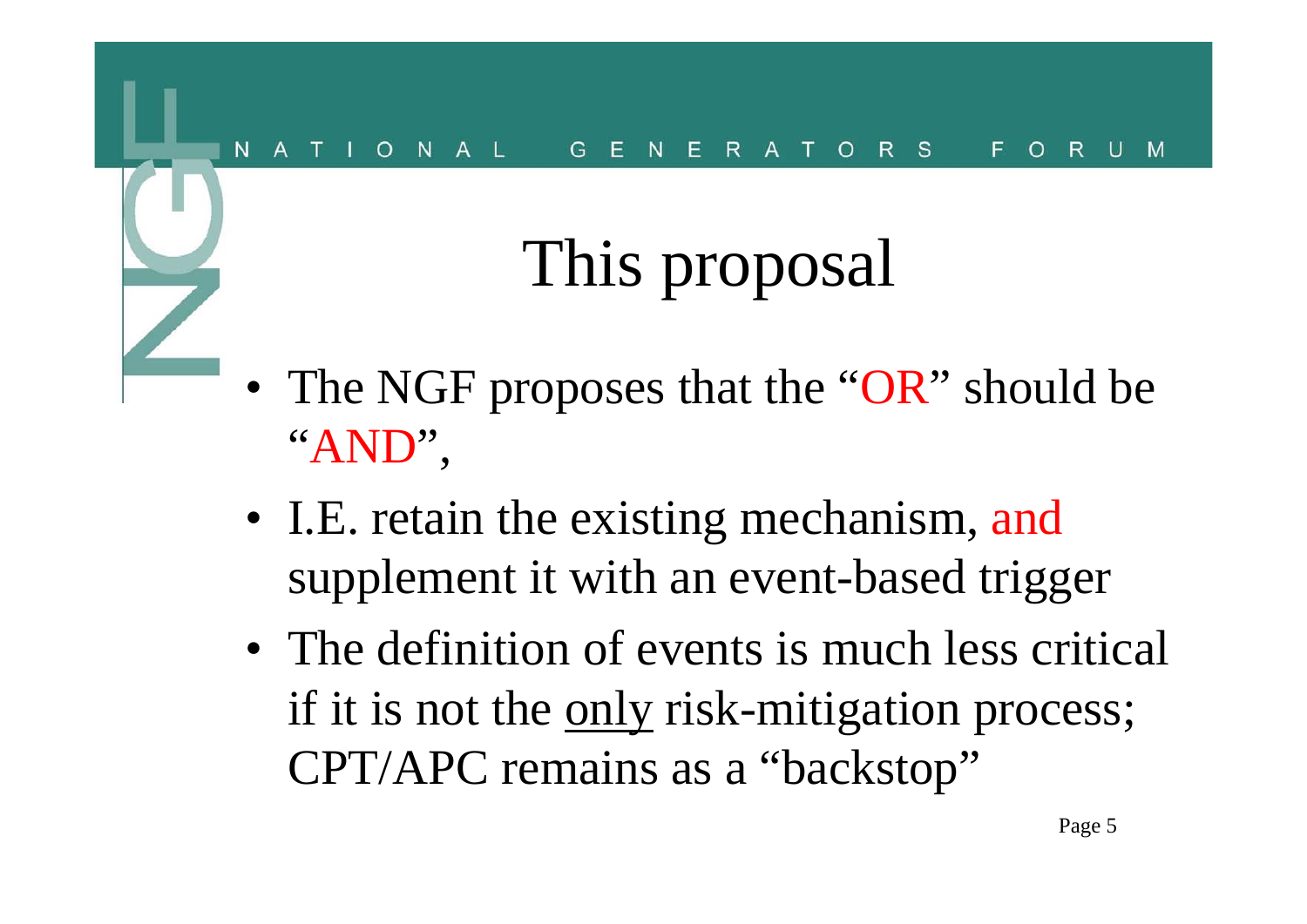#### S.  $A \perp$ F.  $R$  $R$ N<sub>1</sub> G  $\Omega$  $\Omega$

Are all high price events beneficial from a reliability perspective?

- NO; a prudent investor will not rely on the repetition of rare and unpredictable events to justify investment,
- Hence the normal need to have a high Market Price Limit, to support reliability, has little relevance to pricing during rare and extreme market events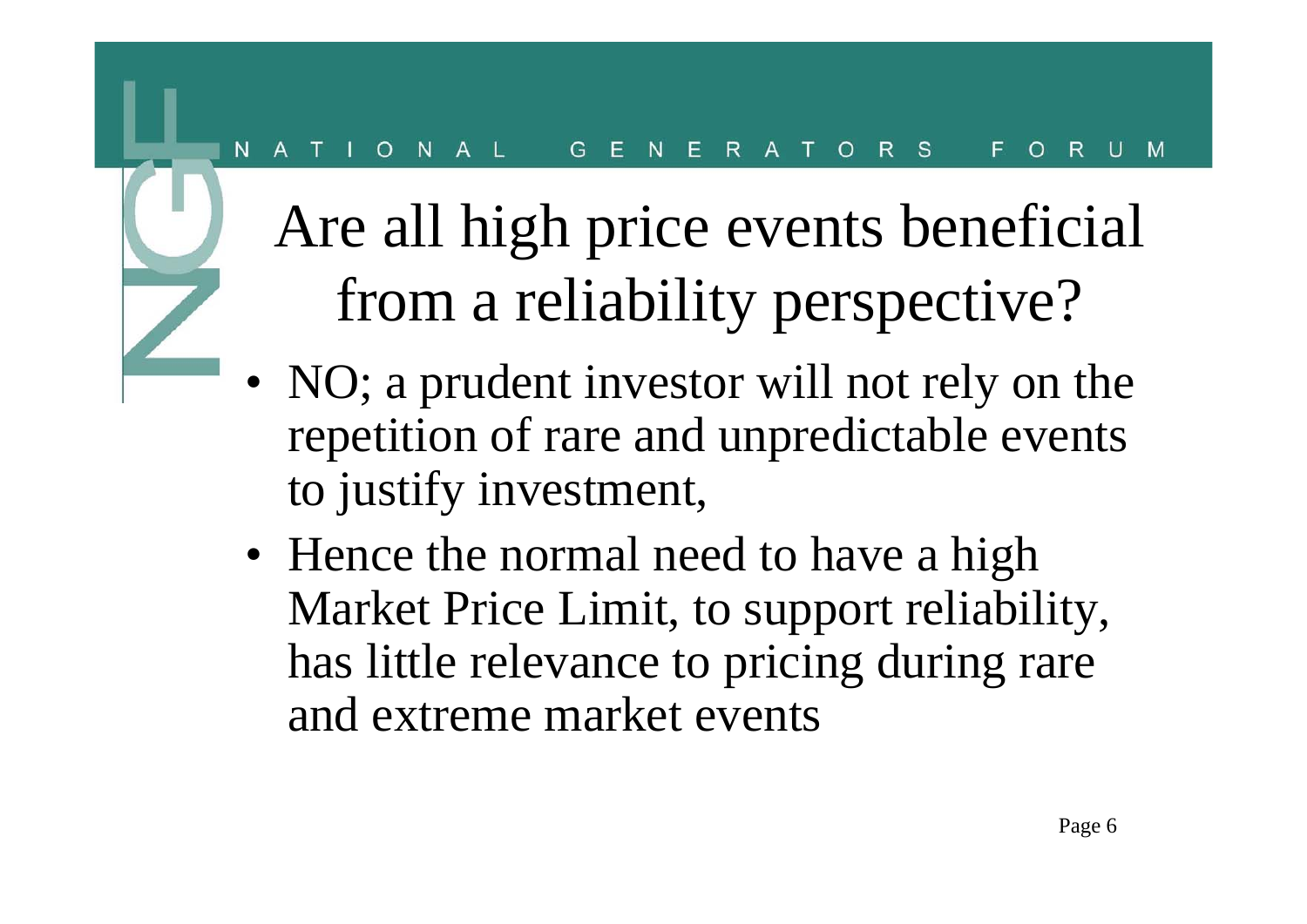#### $R$  $R S$  $\overline{A}$ F. N<sub>1</sub> G  $\Omega$  $\Omega$

#### How do we define these extreme events?

- Contingency events that may affect the market are already clearly defined in the NEM Rules as either –
	- – Credible contingency events, which NEMMCO must take precautions against, or
	- Non-credible contingency events against which NEMMCO has no obligation (or right) to take precautions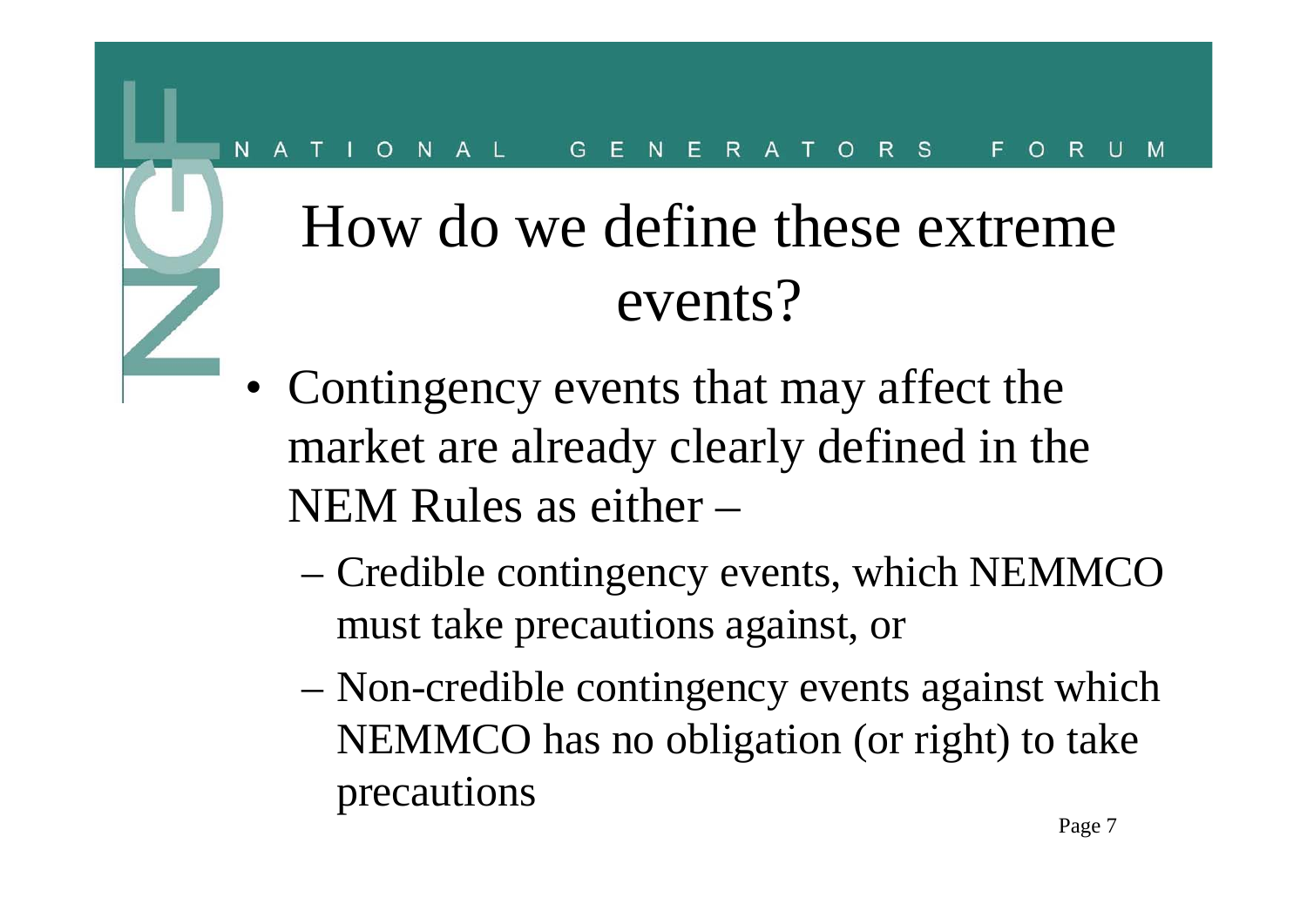### The NGF contention

- If a contingency event is so unlikely that NEMMCO is not required to take precautions against it, then
- Market participants are unlikely to treat any high prices resulting from that contingency event as a meaningful investment signal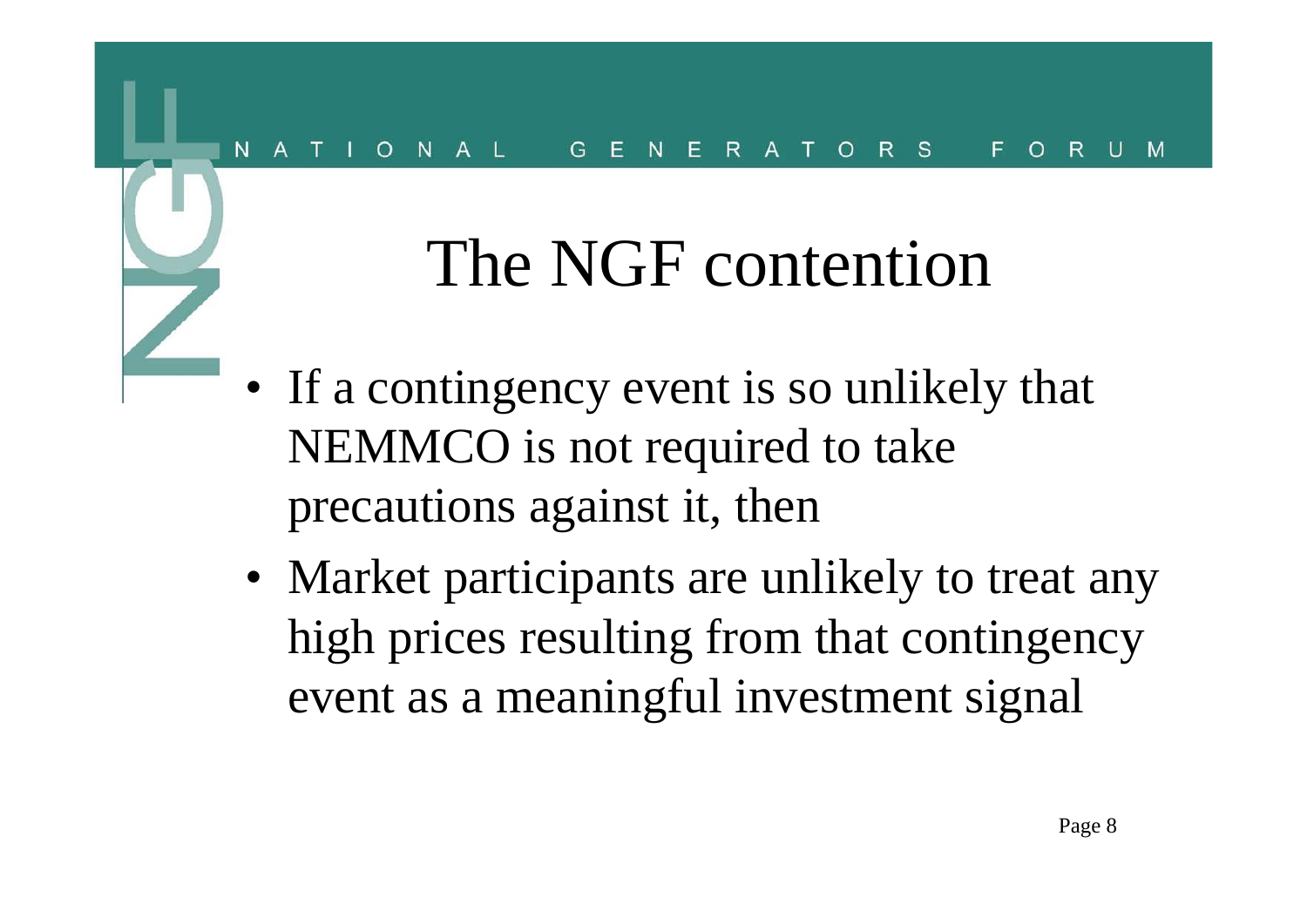# Reliability considerations

- • The Reliability Standard defines the process for calculation of unserved energy (USE)
- Unserved energy resulting from a non-credible contingency event is excluded in USE calculations
- This distinction in the Reliability Standard between credible and non-credible contingency events, in the measurement of reliability, further supports the NGF contention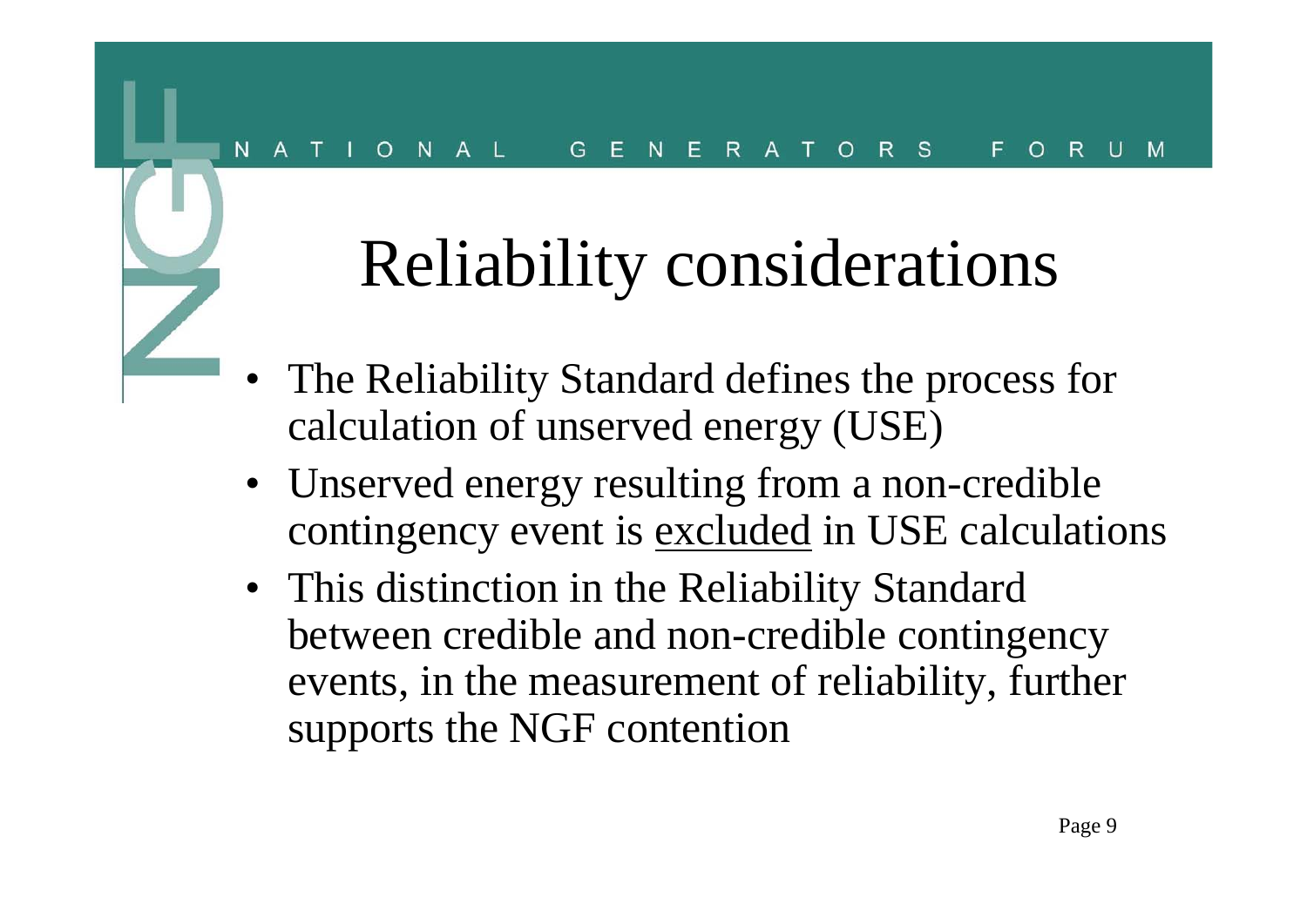### Secondary conditions

- • Non-credible contingency events may affect remote or unstressed parts of the network,
- These will have little or no effect on the market,
- Price capping would be inappropriate if the event has had no material effect on market dispatch,
- Materiality tests are included in the proposal, and are used as a secondary filter to confine price capping to appropriate events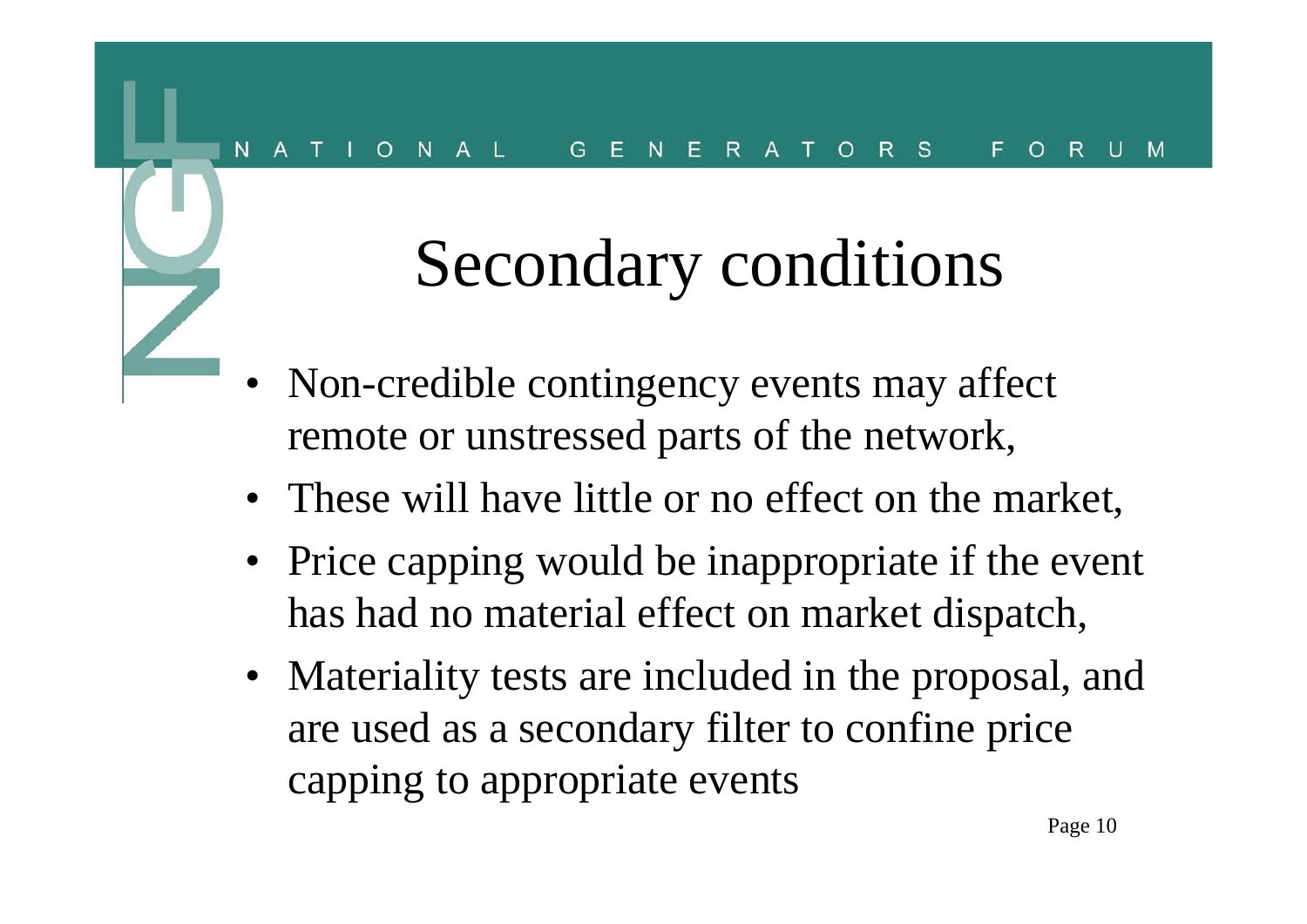#### $S$  $R$  $\Omega$ G

### Characteristics of trigger events

- The trigger events that the proposal is designed to manage are rare and unpredictable, for example the disruption of 16 January 2007,
- But, there are some broad characteristics that may be foreseen -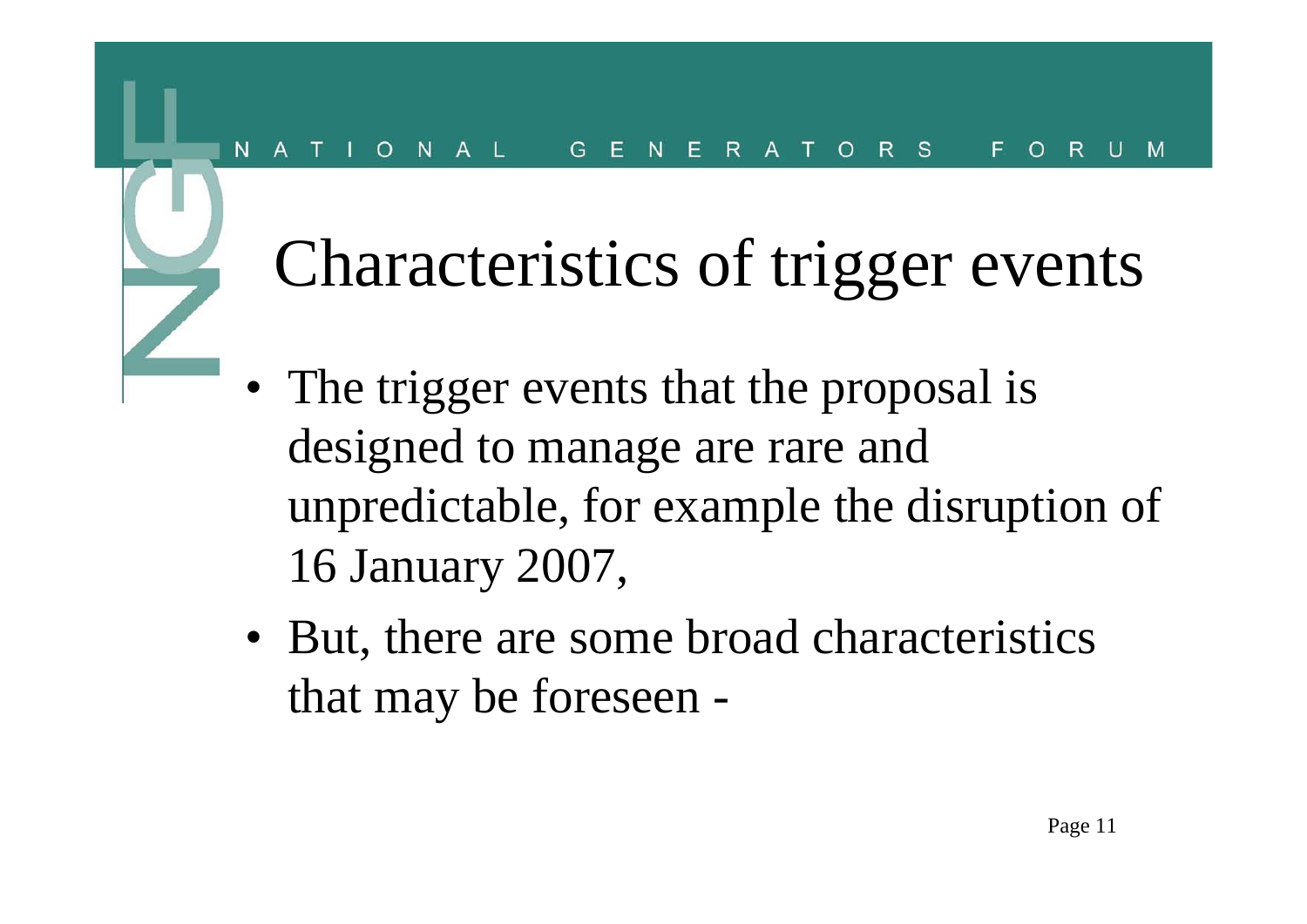#### $E$  R  $R S$  $A \perp$  $\circ$  $N$ G  $\Omega$

### Trigger Event Characteristics (1)

- • A significant network disruption event is likely to isolate some generators from the market,
- This is a lost opportunity for revenue,
- If an affected generator is hedged, then substantial losses may result
- While it is possible to imagine mechanisms to rearrange the incidence of this risk between participants, the aggregate risk would remain and ultimately be a cost to consumers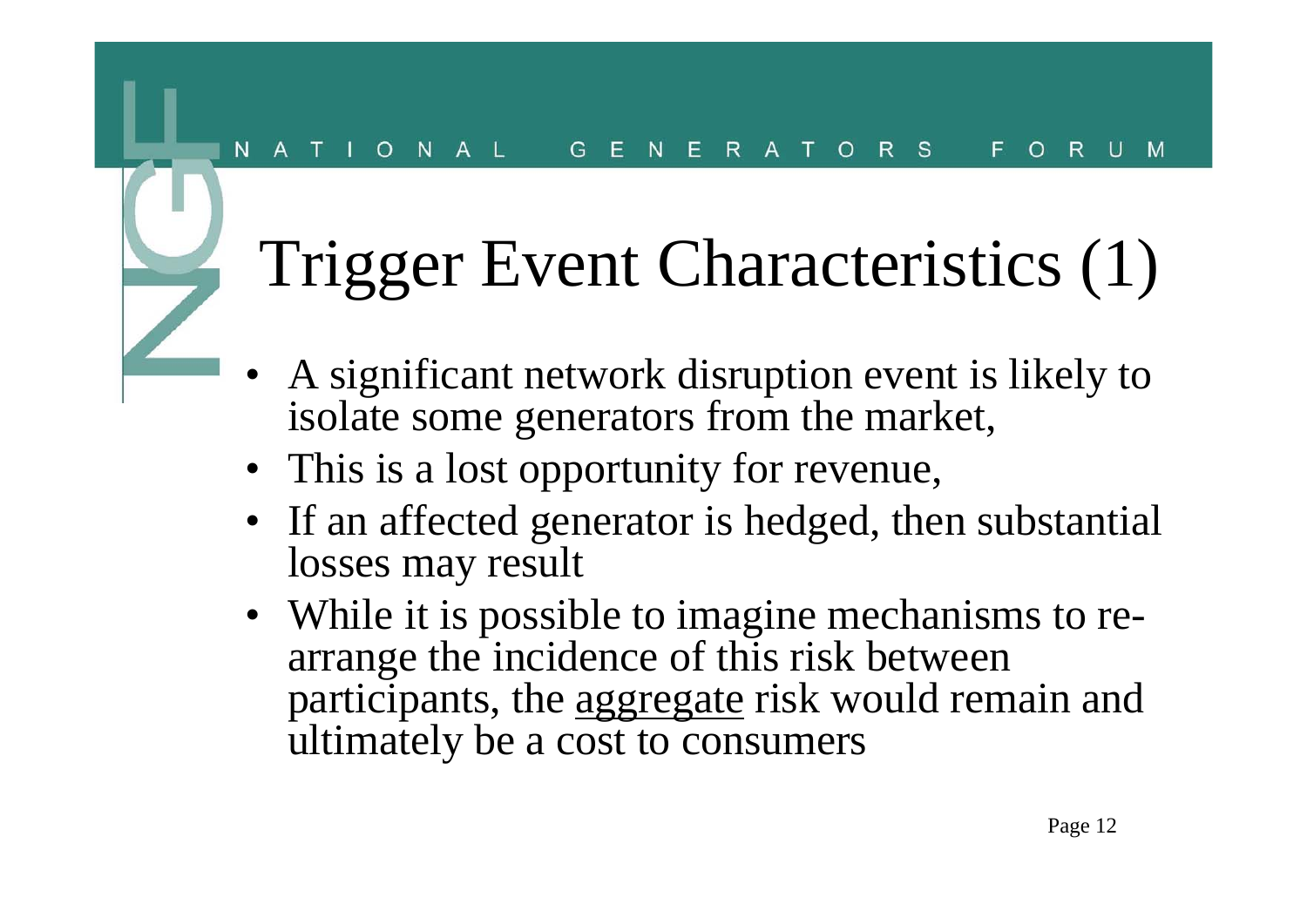#### S.  $\mathsf{R}$ N G  $\Omega$

### Trigger Event Characteristics (2)

- • Generators not separated from the market may be dispatched to high levels leading to high prices
- [but, as discussed above, such high prices] are unlikely to have reliability benefits]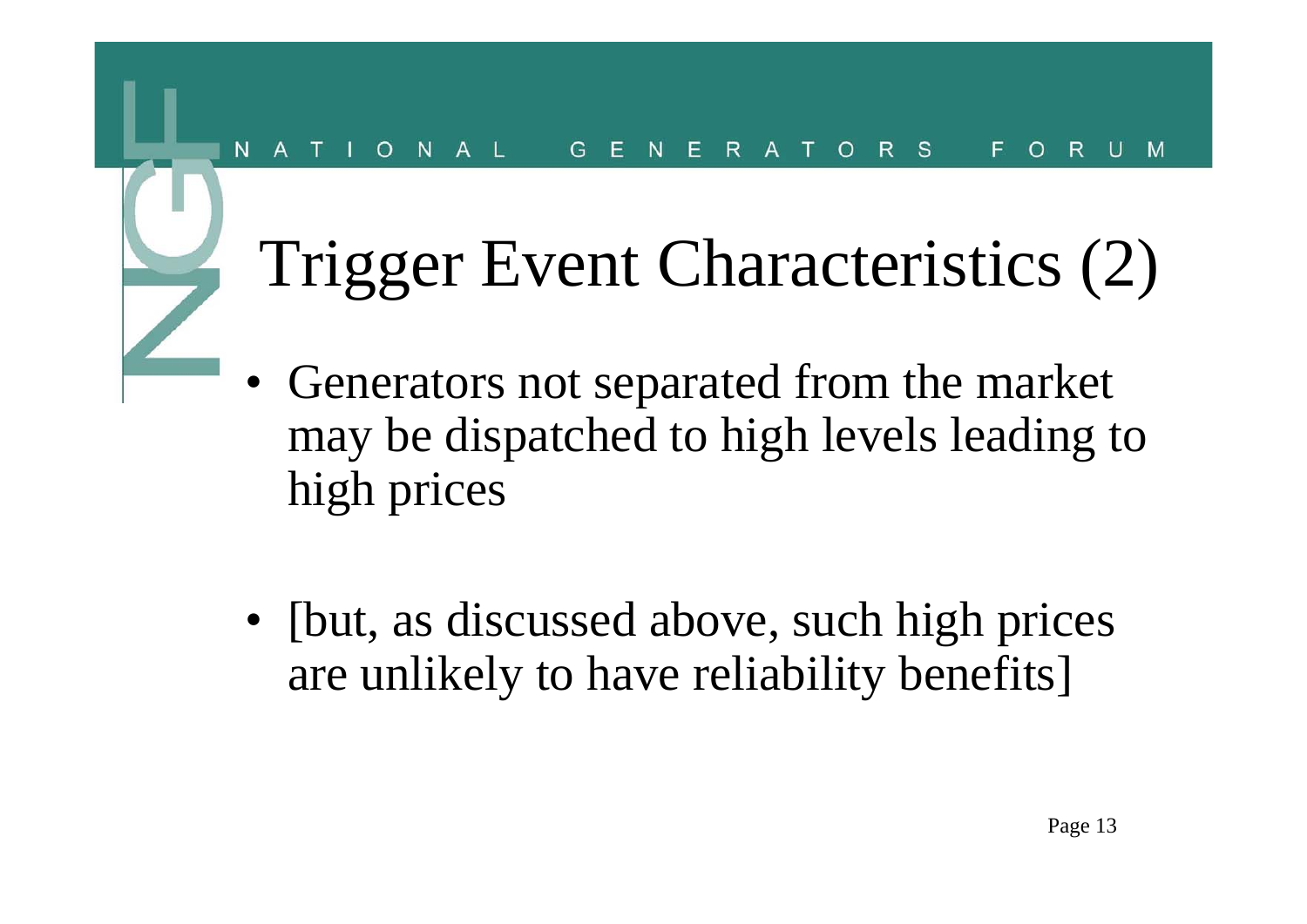#### <sub>S</sub>  $\Omega$

### Trigger Event Characteristics (3)

- If load is shed in a disruption event, then a retailer may be left over-hedged in relation to their remaining demand,
- This leads to a windfall gain related to both the magnitude of the load shedding, and the market price level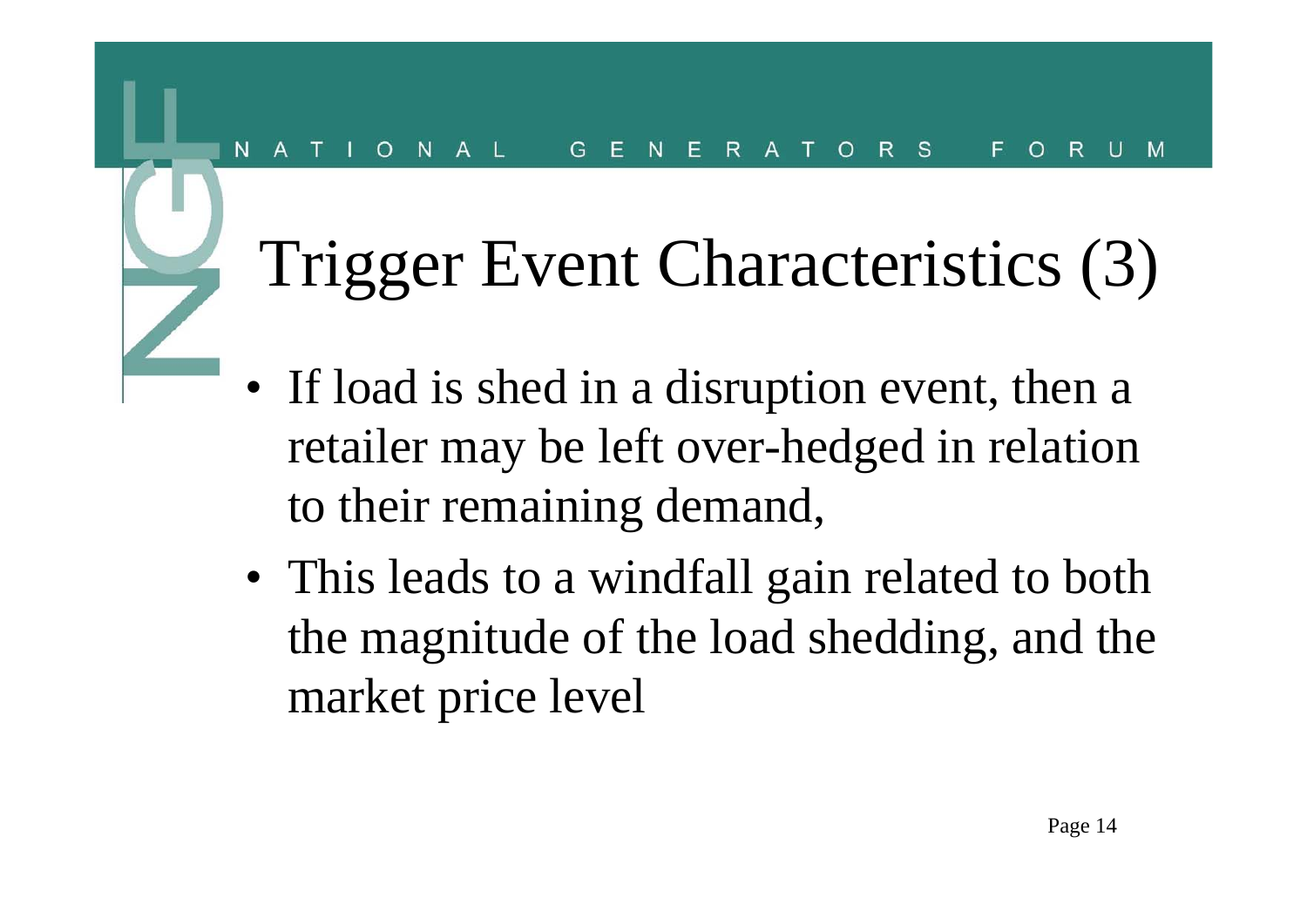#### $E$  R  $R$  S  $N$  $A \perp$ G  $\circ$ F.  $\Omega$ R.

### Requirements on NEMMCO

- • Non-Credible contingency events are clearly defined in Rules
- NEMMCO has an existing need to identify contingency events, including non-credible contingency events, for the purposes of maintaining security and dispatching the market
- Impact on dispatch will generally be clear, but in any case can be easily calculated